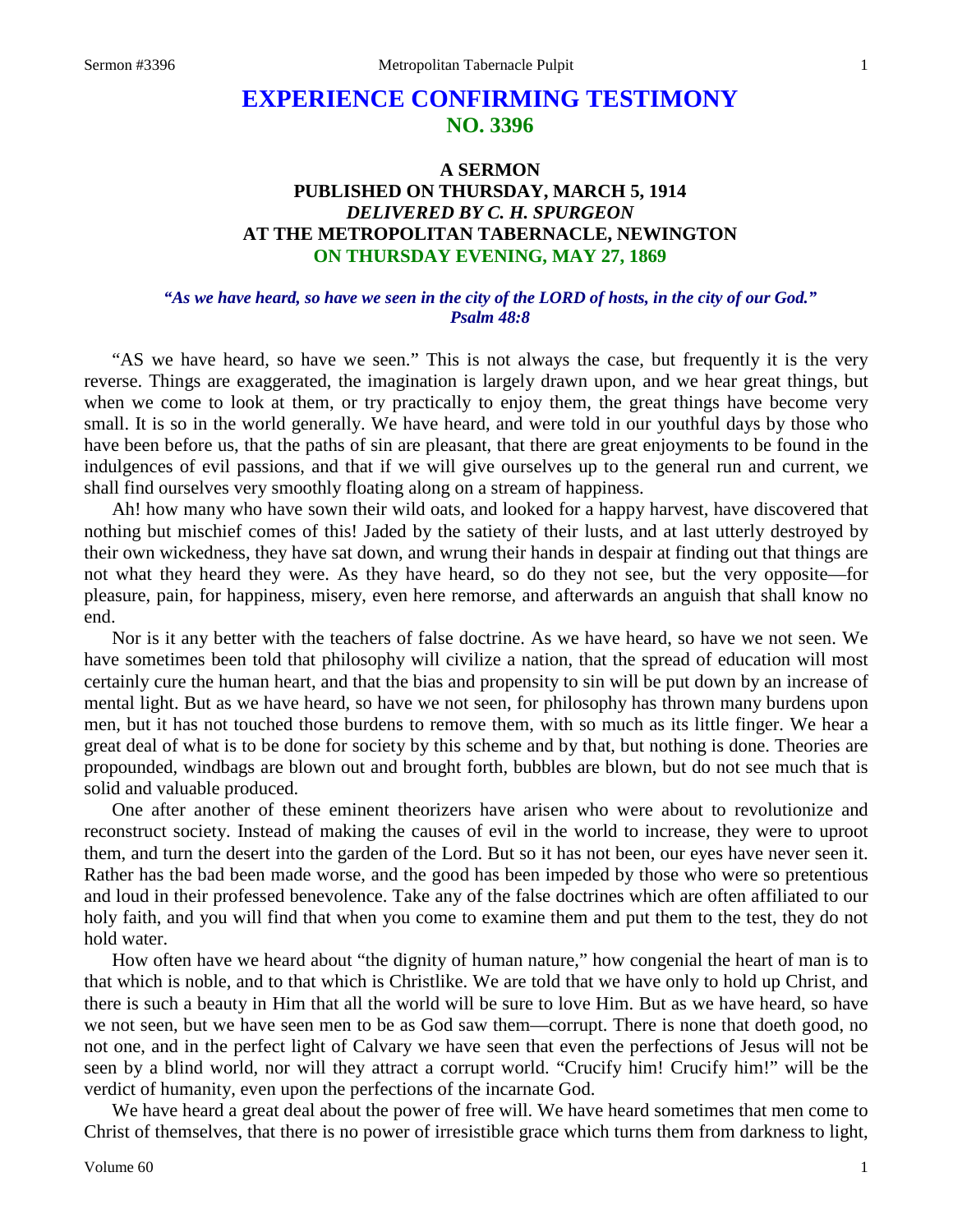and from the power of sin and Satan unto God. Ah! we have heard this, but we have never seen it. To this moment, though we have mingled with all classes of Christians, we did never yet meet with a single believer who declared that his conversion was the result of his own efforts, and that his coming to Christ was entirely through the motive power of his own free will. We have been told, too, that God forsakes His people, that real saints, after all, turn back and perish. But we bless God that, though we have often heard this, we have never, never seen it.

> *"If ever it should come to pass, One of His sheep should fall away: My fickle, feeble soul, alas! Would fall a thousand times a day."*

But being kept in safety by another and greater power than our own, and preserved in the midst of appalling temptations, we still hold to it that He does keep His people. We have heard it, and we have seen it, but the other doctrine we have heard, but thank God, we have never seen. And so there are many other things that pass current in certain sections of Christendom as being true, which, if they were brought to a practical test, might be seen not to be so. We have heard them, heard them delivered with a glowing eloquence that might have convinced us, if we were to be convinced, but we have referred to the Old Book, and the Old Book has been more to us than all the siren songs that sweetest oratory could raise.

We have nailed our colors to the mast, and could not take them down. We have found all here in this blessed Bible to be true, but man's word, when it has come into conflict or even competition with God's Word, we have found to be light as chaff, and as easily consumed as the fat of rams upon the altar's fire.

Now, just for a little time I thought we would *illustrate this general truth, that in the things of God, and in the church of God, "as we have heard, so have we seen."* 

Now, mark—

**I.** IT HAS BEEN SO ALL DOWN THE LINE OF REVELATION.

Could a man have lived a sevenfold Methuselah life, and have stood at the gates of paradise, and listened to the first promise that the seed of the woman would bruise the serpent's head, if he could have beheld Noah shut in in the ark, and marked the covenant rainbow when for the first time it spanned the clouds; if he could have lived in Abraham's day, and have seen the father of that seed in which all the nations of the earth should be blessed; could he have marked all the types and ceremonies which Israel saw in the wilderness, all pointing onwards to a coming Savior; could he have listened to the prophetic utterances of David in some of those matchless psalms, which are full of the Messiah; could he have heard the notes of Isaiah when he spoke of Him who was despised and rejected of men, a man of sorrows and acquainted with grief; yea, could he have heard every prophecy, and beheld every symbol, and listened to every sacred portent—when he came to behold the person of Christ, to see Him living, dying, rising, ascending, and to mark the Pentecost, and to see the history of the church right down until now, such a grave and revered man, revered and venerable above all other men through the long lapse of years that had passed over his snowy head, would say, "As I heard during the first portion of my life, so have I seen in the latter days thereof, God has always kept His promise, as was the shadow, so was the substance; as the type, so was the antitype; as the word that flowed from prophetic lips, so was the Christ who, in the fullness of time, came into this world to bless and redeem mankind."

This is not merely a great general truth, but mark you, it is true in every jot and tittle. We do not expect men, when they speak frequently, so to speak that every particle of what they say may be correct. We admit them to be fallible, we always make some allowance for some slips of the tongue. But all through these thousands of years, in which God spoke of Christ and of the Gospel kingdom, there never was a single trifling word that was not fulfilled.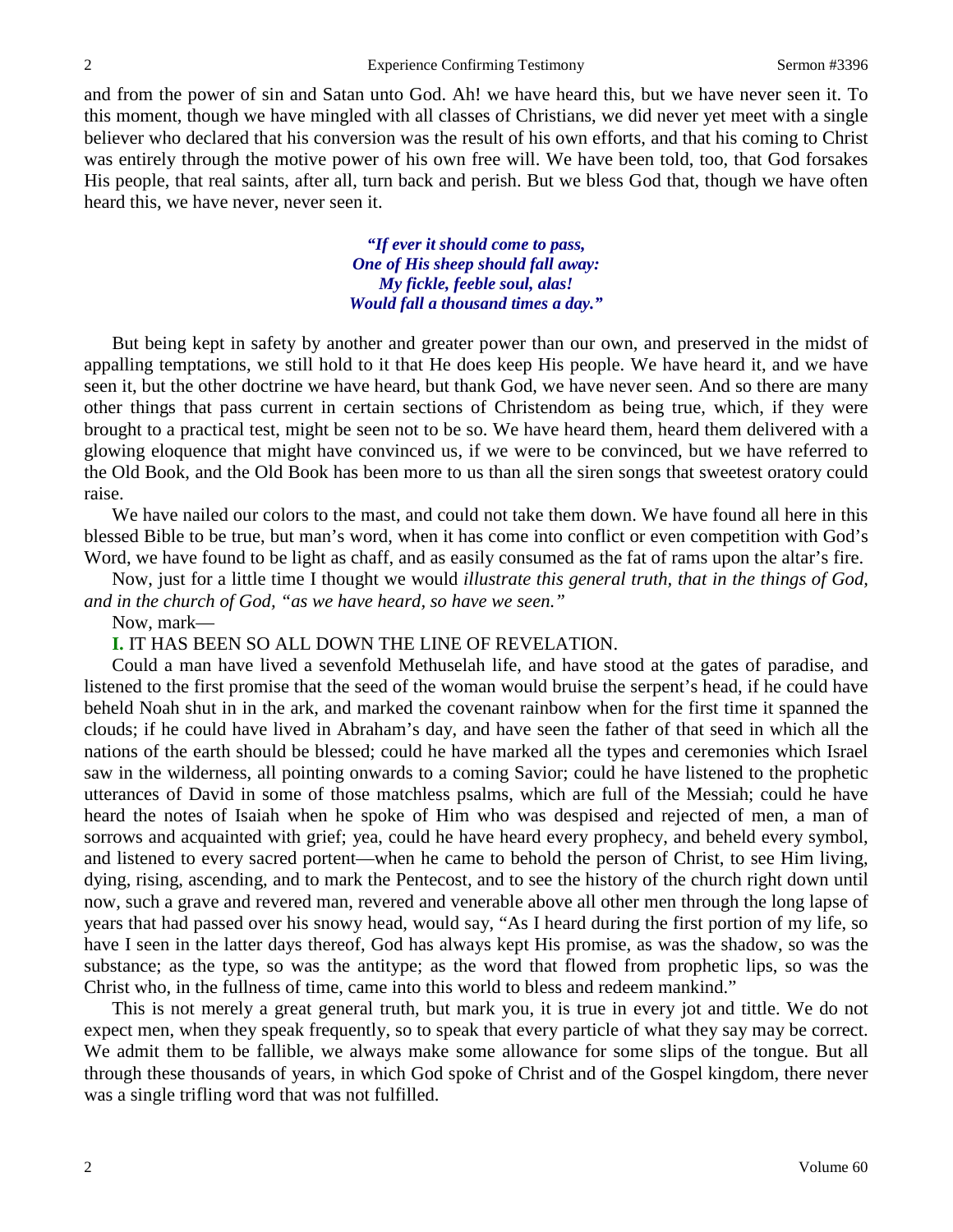There have been no slips of the tongue, no drops that blot the page. Everything has been accurately, minutely, precisely, what if I say, microscopically fulfilled in Christ. As the casket key exactly fits the wards of the lock, so the life of Christ, and the history of the church, exactly fits all the types and all the prophecies. Sometimes it has been said that if anybody doubts the inspiration of the four Gospels, it would be a very pretty puzzle for him to try to write a fifth Gospel which should have in it some new details that would be congruous to the rest and that would fit in with the promises and prophecies of the Old Testament. That is a task we propound to those wits who seem to need something to do in these days, since they are impugning everything that is held sacred by us. Let them attempt that.

If this problem could have been put to the wise in all ages—Now, there is the Old Testament, and whether it is true or not, construct the life of a man who shall fit all that, use your poetic powers, or whatever other abilities you choose to employ, imagine a man that shall fit the lamb, the scapegoat, the passover, Noah's ark, the Psalms of David, the prophecies of Jeremiah, Isaiah, Ezekiel, Joel—why the enigma would have been given up in despair.

It would not have been possible for the united abilities of men and angels to have discovered an ideal Messiah that would have exactly met all this. But our Lord did in every jot and in every tittle, so that as we read some parts of the Old Testament, we often say to ourselves, "This looks as if it were written after the event." We read the twenty-second psalm, and if we did not know that it had been composed many, many years before our Lord came, we should look at it as history rather than as prophecy. One can only comprehend this by admitting inspiration and by rejoicing in the wondrous truthfulness of God.

Even such little points as the casting of lots for the vesture of Christ, things which seem insignificant, God took care should be fulfilled, and though our Lord died, and as yet He had not been pierced as to His heart, at any rate, yet after death there must be a piercing of Him that they "may look on him whom they have pierced," and weep and wail because of Him. "As we have heard, so have we seen." The life of our Lord and Savior Jesus Christ certainly carry out the prophecies which God had uttered before concerning Him.

But now, we shall go on to speak of—

**II.** THE CHURCH OF GOD—CHRISTWARD AND GODWARD—AS TO OUR OWN EXPERIENCE.

Some of you have thoughts of Christ, but as dead or as far away. We have come to deal with Him as a living Savior. Now the question is, whether, in so dealing with Him, we have found all true that we were told concerning Him.

Now, when we first enlisted in the Christian army, we were told from Christ's own Word that *we must count the cost and should have to suffer* a degree of persecution. We were warned not to take upon ourselves hastily, to carry out that for which we should have no power unless we sought it from above. We were warned, "In the world ye shall have tribulation." Have we found it so? "Oh!" says one, "abundantly that has been true to me, from those of my own household I first met with opposition, the Gospel has set those against me that were once my fondest friends."

Just so, but now that it has come to pass, you will see how sincerely He dealt with you, that He would not entrap you into His service as though it would be altogether a thing of pleasure, but He warned you that it was a conflict, that it was a pilgrimage. You have found it so, and now that it has come to pass, let this help you to trust Him for the future.

But you were also told that if you trusted Him, you who were burdened with many sins, *you should have them all forgiven,* and that this forgiveness would bring about a solid peace of mind. Have you found it so? Can you not stand up and add your name to the long roll of witnesses who say, "We looked unto Him and were lightened, and our faces were not ashamed, this poor man cried, and the Lord heard him and delivered him from all his fears"?

I bless the Lord I can say that the joy of the pardoned sinner is a sweeter and a better thing than I ever dreamed it to be, and the peace of conscience, which reflection upon the atonement always brings,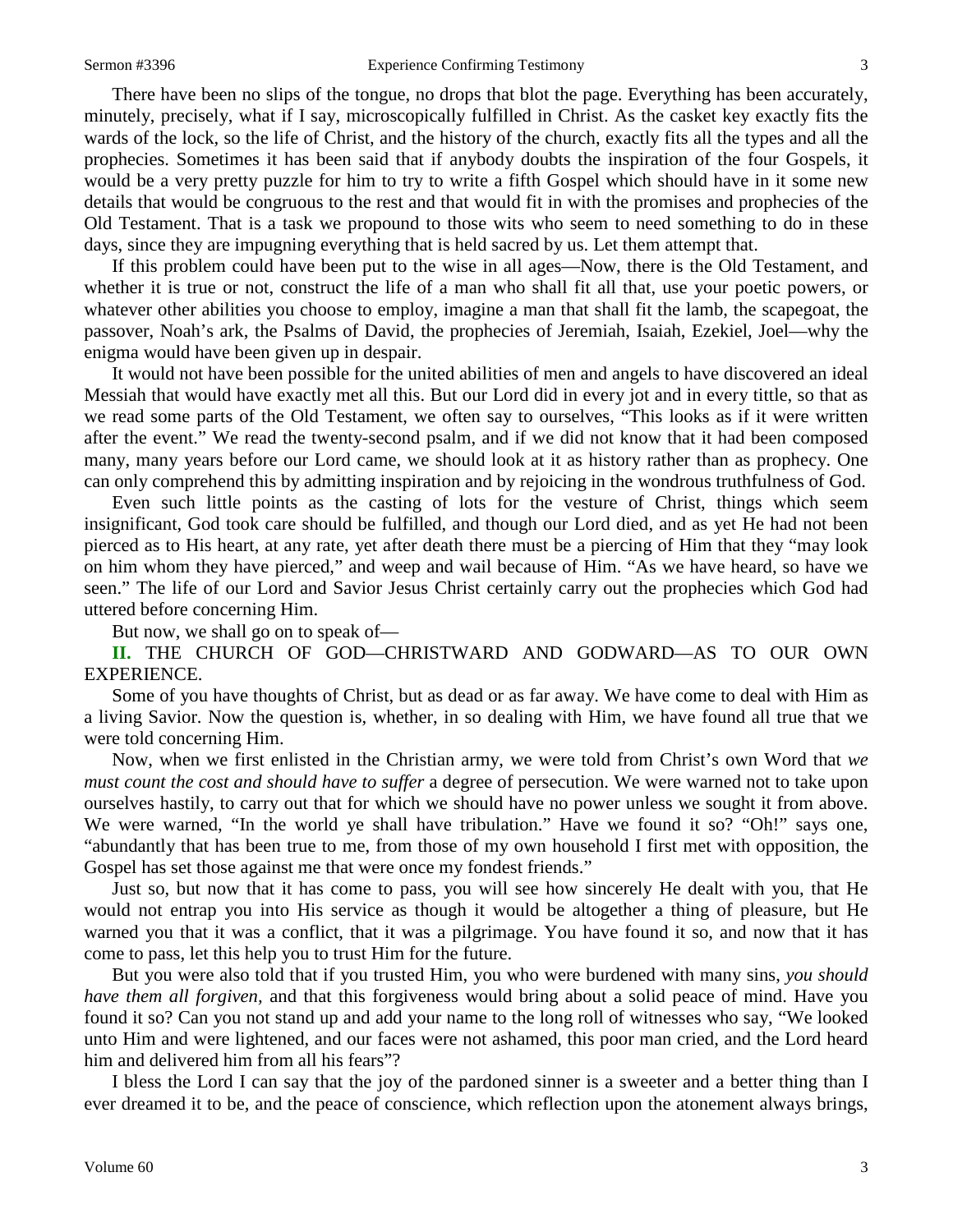is better and more enduring than one could have fancied could have fallen to the lot of so unworthy a one as he whom Christ had called.

Our Lord Jesus told us too, that if we came and trusted Him, *He would give us the victory over our sins*. Now, has He done that? I know you will confess sometimes that you have not conquered your sins as you would desire.

The battle is still raging, there is still a need for yonder watchtower. But brethren, if a sin has not been conquered, has that ever been Christ's fault? Has it not been ours? "They overcame through the blood of the Lamb," is true of all the saints with regard to their struggles with sin. There is no sin that we cannot pray down and weep down if we live at the foot of the cross. The worst temper that ever a soul was plagued with is to be controlled and softened if one looks to the griefs of Christ, and becomes like Him in temper.

It matters not how constitutional the sin may be, though you may say, "It is my easily besetting sin," you may be delivered from it. Christ Jesus, when He comes into the island of our nature, can drive out all the cruel and deadly reptiles that are there, or if they remain there, He can give us abundant grace so that they can make no headway, but we shall be kept as "holiness unto the Lord."

Now, you and I have read and heard from the saints of God that *our Lord Jesus, when He is really known and understood, is inexpressible sweetness itself*. They have told us, some of them—writing like Rutherford of his wonderful Master—that the joy of heaven is to be possessed in a measure even here below, that in contemplation on, and communion with, Christ, the heart can be made to dance with joy eternal and full of glory.

Now, brethren, have we found it so? Oh! some of us can set to our seal that in this thing the saints of God have been true. He has ravished our souls with His presence and made our hearts to melt while He spoke into our ears the marvelous story of His love. Perhaps in our unbelief we think that this is fancy, or fanaticism, or some high-strained sentimentalism, but it is not so. It is the sober fact that when a man getteth to lean upon the arm of Christ, he laughs at trouble, defies persecution, he passes through temptation all unhurt, he walks here below, but his conversation is in heaven, he sits down with the sons of men, and yet he is "raised up and made to sit in heavenly places in Christ Jesus."

I would say to you saints who have not proceeded far in the college of Christ, who have only just begun to study His precious character and the divine virtues that flow out of Him, never be content until you have, for as you have heard from the song of the Canticles, as you have heard from the saints who, out of their experience, have told you of Christ's love, so will you find it.

Do not harbor the idea that the further you go the less will you have of enjoyment in religion. Oh! no! It has deep draughts of great bliss. The shallow draughts will sustain, but oh! it is sacred intoxication with the love of Christ, which brings the highest joy and the divinest mirth.

To go in up to the ankles in the sea of Christ's love is well, but oh! to pass up to the loins, and to get further still, until you find it "a river to swim in," this is to know the true delights of godliness.

As you have heard of these things, though they seem to be too high for you, and you tremble at them, yet if you will but ask for more grace that you may press forward, so shall you see. There are no exceptions about Christ. He offers nothing in the market that has been proffered to catch the eye, but is not worth the purchase. His diamonds are never trashy paste, His gold is not mere gilt. You may buy bread from Him, and put it in the scales, and find it ounce for ounce. The water that He gives turns neither stale nor sour, it is ever fresh and cool, the further you shall go in the enjoyment of it, the more shall you prize the well of water springing up in your souls unto everlasting life.

Now, I might just turn this same point round in another form and say that *as we have heard of Christ in His life upon earth, so have we found it in dealing with Him*. When Christ was here on earth, He was all tenderness and love, and so we have found Him. We went to Him covered with the leprosy of our sin, and ready to die of our iniquities, but one touch of His hand was freely given, and that touch healed us. When He was on earth He was holiness itself, and so He is now, for He will not walk with us if we fall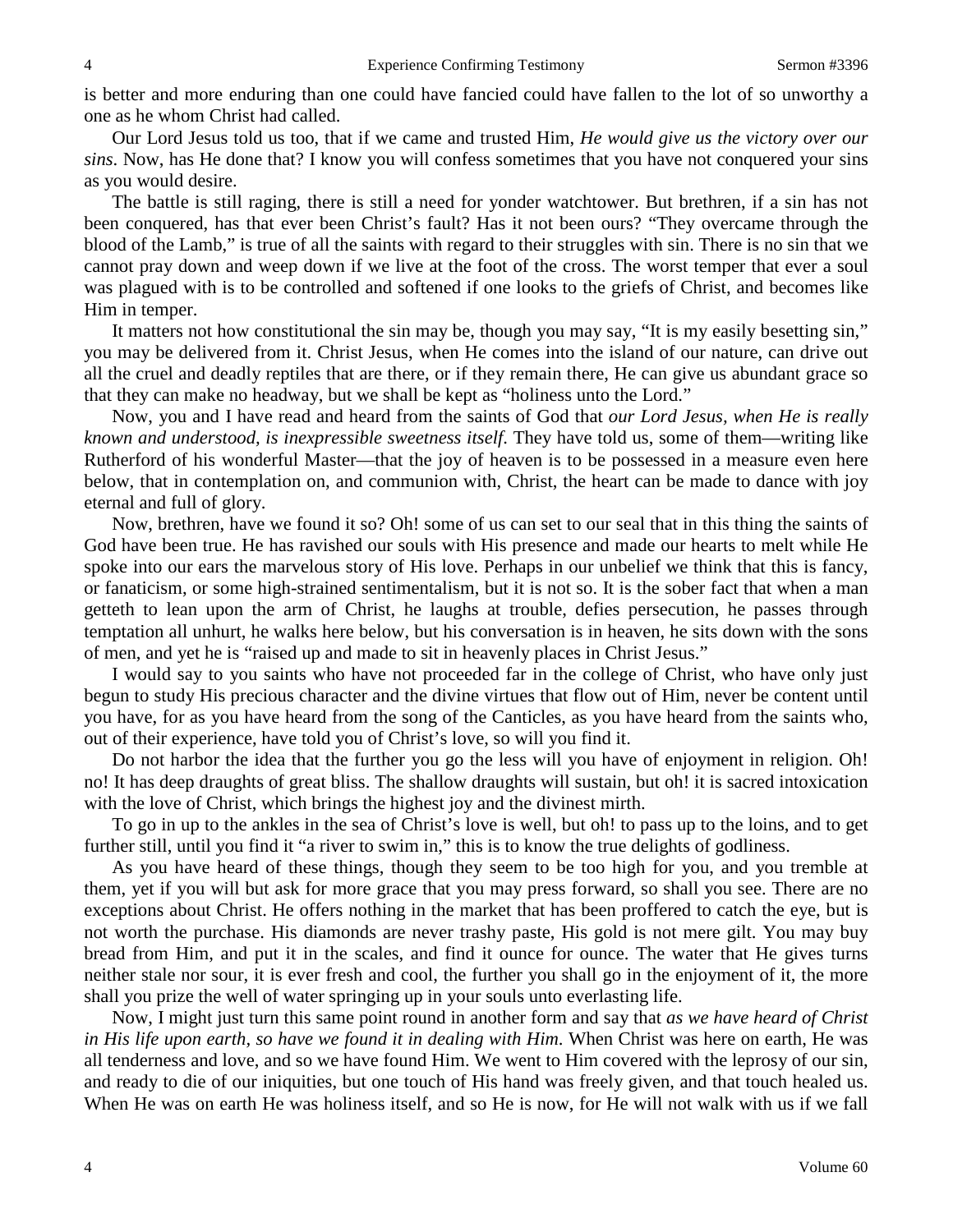in love with sin. He is quick to see our faults, and He gently chides us till conscience awakens us, and we turn from the evil with abhorrence.

Christ was in this world as a very faithful friend. Having loved His own, He loved them unto the end. And we have found Him just such until now. There was never an hour in which He left us naked to our enemies. When we have been tempted, His intercession has always been like a brazen wall around us to keep us from being devoured by the foe. When we have been bewildered, He has, like a good shepherd, led us by ways that we knew not, but that He well understood. In the days of famine, we have been fed, in the times of want we have been satisfied. We can speak well of His name.

If any of His saints have anything to say of Him that is high and comely, that will exalt Him and set Him on high, we after our measure can endorse it all.

So far as our experience has gone, He is a better Christ than we thought Him to be. Oh! He is altogether precious, altogether lovely. Up to this day we have never discovered a spot in Him. We have tried Him—oh! how sadly, and our sins have tried Him—oh! how heavily. But He is always true, the same yesterday, today, and forever. We can only bless Him and praise Him, for "as we have heard, so have we seen."

How my heart desires that some of you who are here would just now, at this very moment, come to my Lord and try Him. Oh! I so remember when I first came to Him. They told me He was ready to pardon, and that a look at Him would move my crushing burden from my weary heart. I could not think it true, but—

> *"I came to Jesus as I was, Weary, and worn, and sad."*

And did He disappoint me? Ah! no, I can happily join in with the rest of that verse—

#### *"I found in Him a resting place, And He has made me glad."*

If any of you think that Christ will cast you out when you come, I wish you would come and try Him, it would be the beginning of a new method with Him, the turning over of a new black leaf. "Him that cometh unto me," says He, "I will in no wise cast out." He never did find it in His heart to do so to any sinner that has sought His mercy, and I will not believe it, though all the angels in heaven swear it, that He ever cast away a soul. I'd call them liars. It cannot be, it never shall be.

While the heavens are above the earth, and God is true, and Christ is God, no sinner that comes and puts His trust in Him, shall find Him unable or unwilling to save Him. Oh! taste and see that the Lord is good, and as you have heard, so shall you see.

Now, in the next place, I think—

**III.** THIS ALL STANDS GOOD WITH REGARD TO THE CHURCH OF GOD ITSELF.

Some have been apt to find fault with the church, and some Christians seem to act on the principle of getting to heaven one by one. "Sheep," God's people are called, and I suppose one reason is because sheep are gregarious and go in flocks, but there are Christian professors who seem to like the one by one principle.

Well now, speaking of the church of God as we have seen her, she has many faults—many faults but Jesus Christ loves her, and she is His Bride, and I dare not find fault with her. If she is the Princess Royal, if she is His Imperial Highness's own betrothed one, I would rather see her with His eyes than with my own, and while it may be very striking to rail about ministers and their defects, to sneer at church members and all sorts of other things, and there may be sometimes good reason for it, yet we may say much on the other side too. "As we have heard, so have we seen."

When we joined the Christian church first, we were told very plainly in the Scripture *that there would be tares among the wheat*. That there would be some among us who would go out from us, because they were not of us. Christ taught us that among His twelve disciples, there was one Judas, and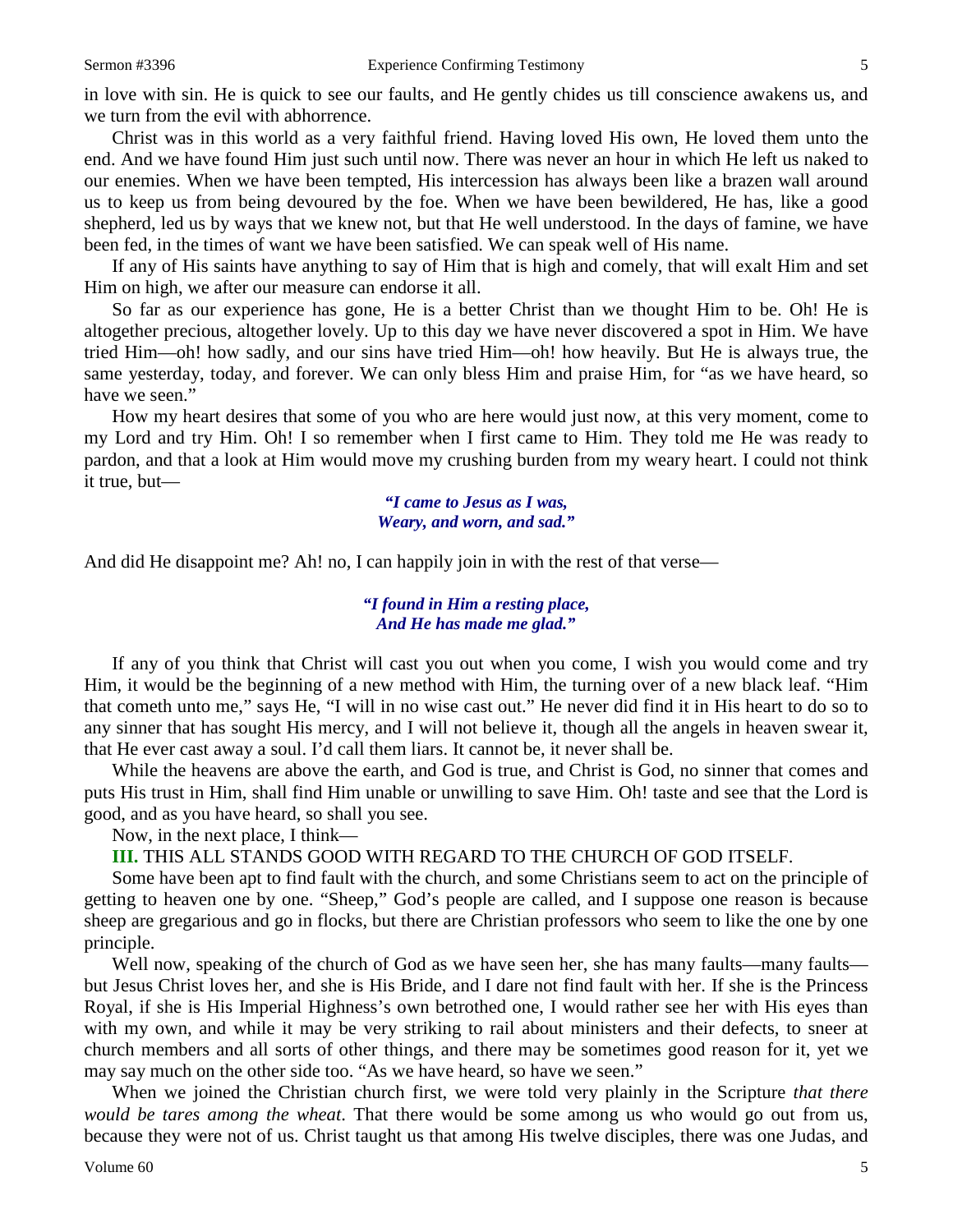if some hypocrites do intrude amongst us, it need not astonish us. We knew it would be so. He forewarned us and admonished us of it. We have heard it, and so have we seen, and if the seeing of it has been painful, we can at least say that God was truthful and frank in warning us that so it would be.

Well, *there were good things spoken of the church of God,* and we have found them true too. I expected to find in the Christian church some holy, prayerful, devout Christian men and women, and I have found them, and have rejoiced to be among them, to mingle with them, and to be of their company, joining with them in holy worship, the washing in the blood that has washed them. I can truly say that I have found a Peter—many a bold, earnest brother like Peter, many a loving John, many a busy Martha, and some communing Marys.

The church of God always seems to me as I have seen it, to be a vast deal too good for me to be a member of it, if I did but judge myself, and instead of finding fault, I would join with David and say, "Thou art my Lord: my goodness extendeth not to thee, but to the saints that are in the earth, and to the excellent, in whom is all my delight." I know the world will often find fault, and rail, and tell us there are no such things as ancient Christians.

I have seen as glorious Christianity as even the apostles saw, and as good works of the Holy Ghost in members of this church as ever gladdened the eyes of those apostles, suffering endured with a patience astonishing, labor done with a perseverance that was most commendable, liberality evinced with a freedom that showed that the love of Christ constrained, prayer kept up with a fervency that marked the indwelling Spirit, and souls cared for, sought after, and won, too, with an indefatigable love that only the love of Christ could inspire. I know we always think we live in the worst times, but we do not.

There were worse times than these, and there will be again yet. These may not be the best, but they are a long way off from being the worst. I think it was when Dr. Newton died that the good divine who preached the funeral sermon took some such text as this, "My father, my father, the chariots of Israel, and the horsemen thereof," and he deplored that now this eminent saint was gone they had no great divines left like the great preachers of the olden time. That went on very prettily for some time, but it was too much for an old Methodist woman, who stood in the aisle cried out, "Glory to God! that's a lie!"

And oftentimes when I hear people crying down the times and saying there are no good people left, and that Christianity is at a low ebb, and that there remains no true zeal, I can say from what I myself see in the people among whom I dwell, "Glory be to God, that is a lie, it is a slander upon the church of God!" For as we have heard, so have we seen, we have seen the gracious, fair fruits of the Spirit, and we honor God by testifying to that fact.

I would, however, dear brethren and sisters, that we were always conscientiously concerned never to give the lie in any degree to statements made in Scripture concerning the holy living of the saints. Alas! there are some professors who, if you could track them to their business, are so much given to loose trading that as we have heard, so can we not see. If you go into their houses, their maidservants, their children, and their wives are obliged to say, "We have heard what Christian fathers, and mothers, and masters ought to be, but as we have heard so, we do not see." It all ends in talk, in profession.

Now, while I stand up for it that there are many that do adorn the doctrine of God their Savior in all things, and so prove that they are God's true people, yet do we sorrowfully confess that many walk "of whom" we would say with the apostle, "We have told you often, and now tell you even with weeping, that they are the enemies of the cross of Christ," though they are professed members of the church of Christ. Their lips honor God, but their inconsistent lives degrade the church, and bring upon it much loss of spiritual power. "As we have heard, so have we seen."

I think some of us can say that we have heard of *the church's glorious assemblies*. We have heard that they said they were glad when they went up to the house of the Lord. We have heard that the people of God are happy in their assemblies, and that they long for the place where God's honor dwells. Well, and so have we seen, for our Sabbaths have been our happiest days, and we have often said—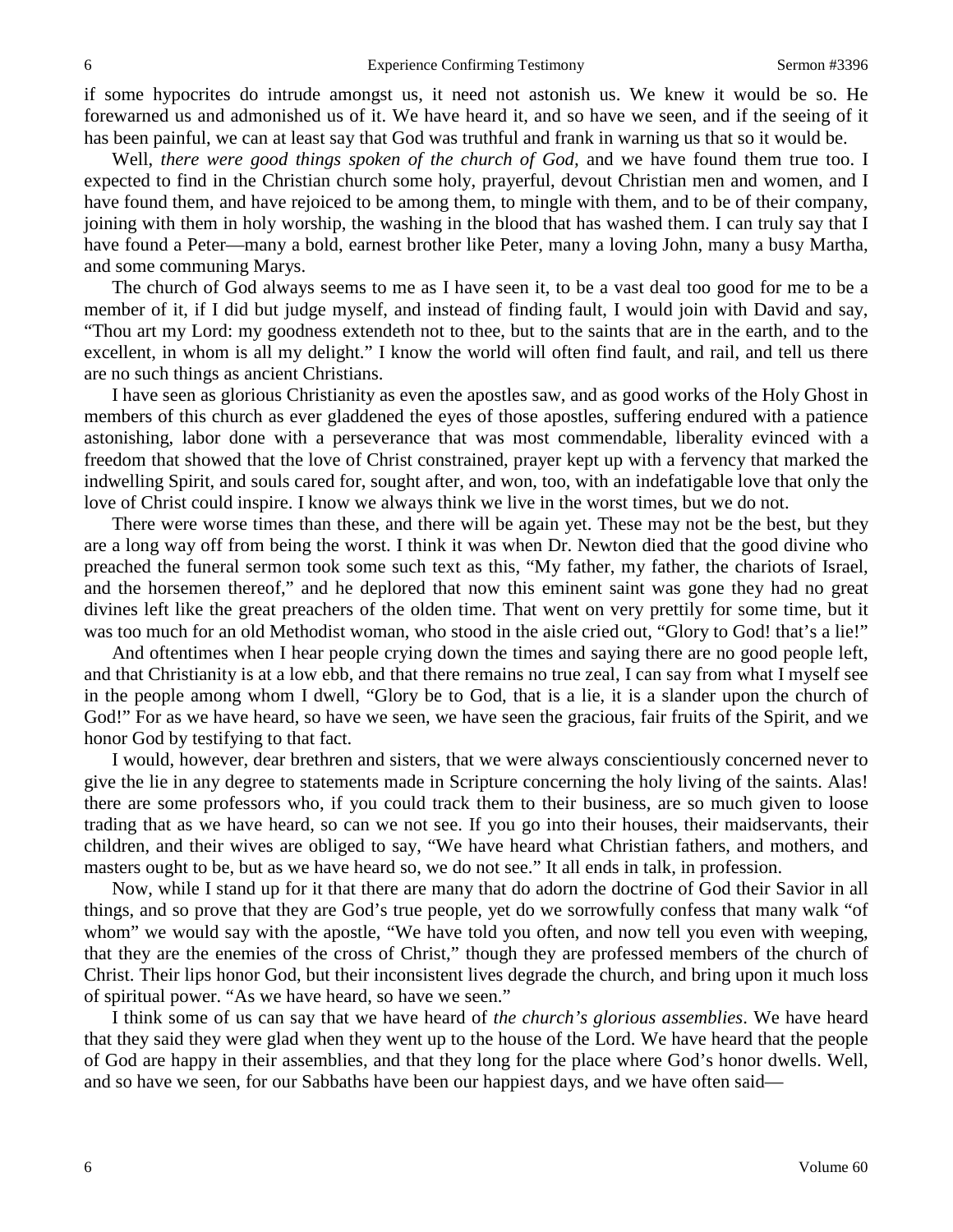*"My willing soul would stay In such a frame as this, And sit, and sing herself away To everlasting bliss."*

It has been so.

We have heard that the preaching of *the Gospel is the power of God unto salvation, and the great means of comfort and edification to the saints,* and "as we have heard, so have we seen," for oftentimes when the truth has been preached in our hearing, it has been as marrow and fatness, and other times a rebuke has come just as we needed it to quicken us from our spiritual sloth.

We have heard that *the ordinances of God's house have a blessing connected with them*. Baptism and the Lord's supper. That in the keeping of His commandments there is great reward, and as we have heard, so have we seen. I am sure that the blessed supper of the Lord, though many of His people come to the table every week, never seems to grow stale.

There is always a freshness in it. Oh! that blessed ordinance! Some, I know, make a god of it, and an idolatrous mystery of it, but because they misuse it, we dare not depreciate it. It is to us none other than the very gate of heaven full often. "As we have heard, so have we seen."

Let us press on in our church fellowship, and increase in our love and earnestness, and then as we have heard of the Zion that travails and becomes like the mother of children, so shall we see; as we have heard that they who sow in tears shall reap in joy, so shall we see; as we have heard that there is great pleasure connected with the winning of souls for Christ, so shall we see. In a word, all the glorious things that are spoken of Zion, we shall have fulfilled to ourselves.

Brethren, before I close, I want to say that there is a dreadful side to this truth. As we have heard, so have we seen. There are some of you here who are not saved. You have hitherto loved your sins, and have not repented. You have heard of Christ, but you have put off all thoughts of Him. Now, you have heard oftentimes that He that believeth not shall be condemned, and from this Book you have heard that condemnation is something terrible and overwhelming, for there are words like these, "Beware, ye that forget God, lest I tear you in pieces and there be none to deliver," and these, "These shall go away into everlasting punishment," and these, "Where their worm dieth not, and their fire is not quenched."

Now as you have heard, so will you see. Depend upon it you shall not find the pit of hell to be less awful than this Book describes. God sets up no bugaboo to frighten souls. They are all realities of which He speaks, and that they are realities many dying sinners have been made to know before they have been dead, for their horror, their alarms, their fears have been premonitions of that wrath to which they were drawing nigh.

I have seen some death scenes which I dare not try to picture before you, and the memory of which would unman me if I were to continue to contemplate them—hearers of the Gospel who had neglected Christ, and who died conscious of their sins, unable, however, to seek mercy, and while we prayed with them, telling us that our prayers would never be heard, for they were given over, and now they were cursing God, even while they were feeling the anguish of lost souls.

Yes, and though there be some that become the advocates for evil, by trying to make out the punishment of sin to be little, settle it in your souls that, as it took the blood of the dying Son of God to wash out the sin of those who were pardoned, it will take an anguish such as no heart can conceive, ere the sinner shall have suffered for his sin what God will certainly pour upon him. Think not lightly of the doom of the lost, lest you think lightly of sin, and lightly of Christ, for as you have heard, and infinitely more than you have heard, shall you see. Oh! unhappy spirit, unless you will turn to Christ, and believe on Him, and live. Oh! that you may do so tonight, for another night may never come to you, but one long, endless night may be your portion.

But there is a bright side to it, too. The saints in heaven might all say, "As we have heard, so have we seen," only that I think they would make a great improvement in our text. 'Tis true, you heard that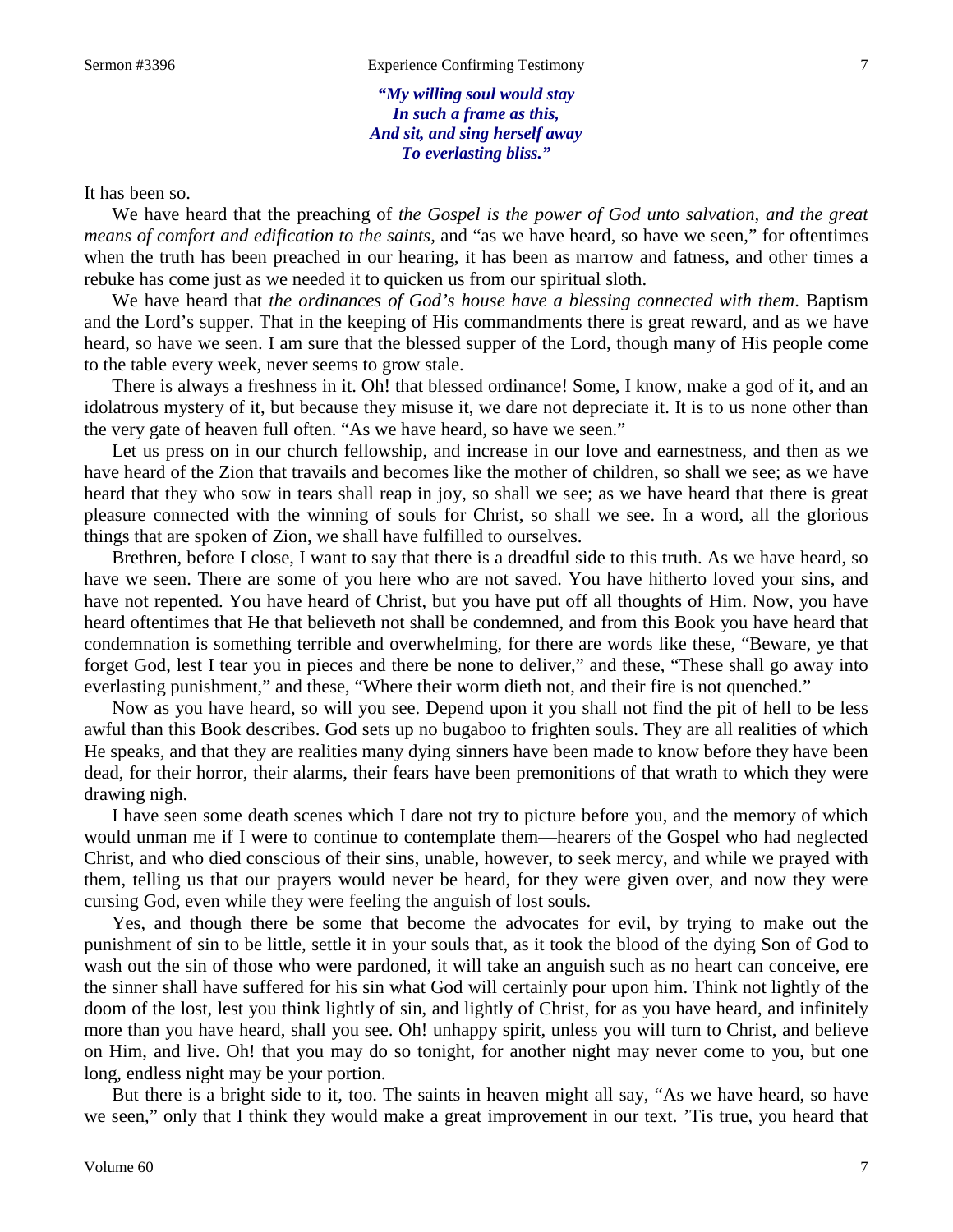heaven was full of joy and mercy, and so have you seen. You heard of its pearly gates, and its streets of shining gold. You heard of its foundations of jasper, and its walls of chrysolite and all manner of precious stones. You heard of its eternal rest, and of the presence of God, and the glory of the overflowing bliss, and all you heard you have seen! But I say they would make an improvement upon this, for, like the Queen of Sheba, I think their glorified spirits would say, "The half has not been told."

Yes, brethren, we have heard things, but "what must it be to be there"—to be there? The enjoyments transcend description, and though the words of Scripture portray the bliss that remains, we alas! are dull of understanding, and cannot find out all the meaning of the golden sentences. But we shall soon be there, and once there we shall, as I have said before, declare, "As we have heard, so have we seen, only that the half was not told us of the splendor and the glory of the court of our heavenly Solomon." May we be there to find all true, and join in the everlasting song of, "Unto him that loved us, and washed us from our sins in his blood, unto him be glory forever and ever. Amen."

#### **EXPOSITION BY C. H. SPURGEON**

#### *PSALM 45:1-9*

The lily psalm—a psalm of loves. Oh! that our hearts might be full of love tonight, and while we read, may our hearts be singing to the praise of the Well Beloved.

**Verse 1.** *My heart is inditing a good matter: I speak of the things which I have made touching the king: my tongue is the pen of a ready writer.*

Sometimes the heart could speak if it could move the tongue, but it is a blessed time with us when, first of all, the heart is fully warmed with love, and then the fire within burns the strings that tie the tongue, and the tongue begins to move right joyously in expressing the heart's love. May it be so with us tonight who have to preach. May it be so with all our brethren who have, in public, either to preach or to pray.

**2.** *Thou art fairer than the children of men: grace is poured into thy lips: therefore God hath blessed thee for ever.*

No sooner does he begin to write about Christ than he sees Him. A warm heart soon kindles the imagination. The eye of faith is soon opened when once the heart is right. We feel the presence of Christ. We begin to speak of Him and to Him. "Thou art fairer than the children of men." Oh! I would tonight that Christ would but lift the corner of His veil and show you but one of His eyes. Your hearts would be ravished with His infinite beauty. "Thou art fairer than the children of men." Would God He would but speak half a word into our weary ear, and we should say, "Grace is poured into thy lips." Oh! for some sense and sight of Him! Do not our hearts hunger after this tonight?

**3-4.** *Gird thy sword upon thy thigh, O most mighty, with thy glory and thy majesty. And in thy majesty ride prosperously because of truth and meekness and righteousness; and thy right hand shall teach thee terrible things.* 

The heart never glows with love to Christ unless, in consequence, there is a longing that His kingdom may be extended. It is an instinct of a loving heart, that it desires the honor of its object. We long for Christ to rule and reign, simply because we love Him. Oh! that He would lay His right hand to His work in these slow times. How little is being done, comparatively! Oh! for an hour of the right arm of Jesus. If He would but come Himself to the battle, and the shout of a king were heard in our camps, what victories would be won. Cry unto Him, O you that love Him. He will come to your call.

**5.** *Thine arrows are sharp in the heart of the king's enemies; whereby the people fall under thee.*

Christ has not only power near at hand, with his right hand, but far off He darts the arrows of His bow, and heathens are made to feel that the Gospel is mighty. Would God it were so now. Cry for it.

**6.** *Thy throne, O God, is for ever and ever: the scepter of thy kingdom is a right scepter.*